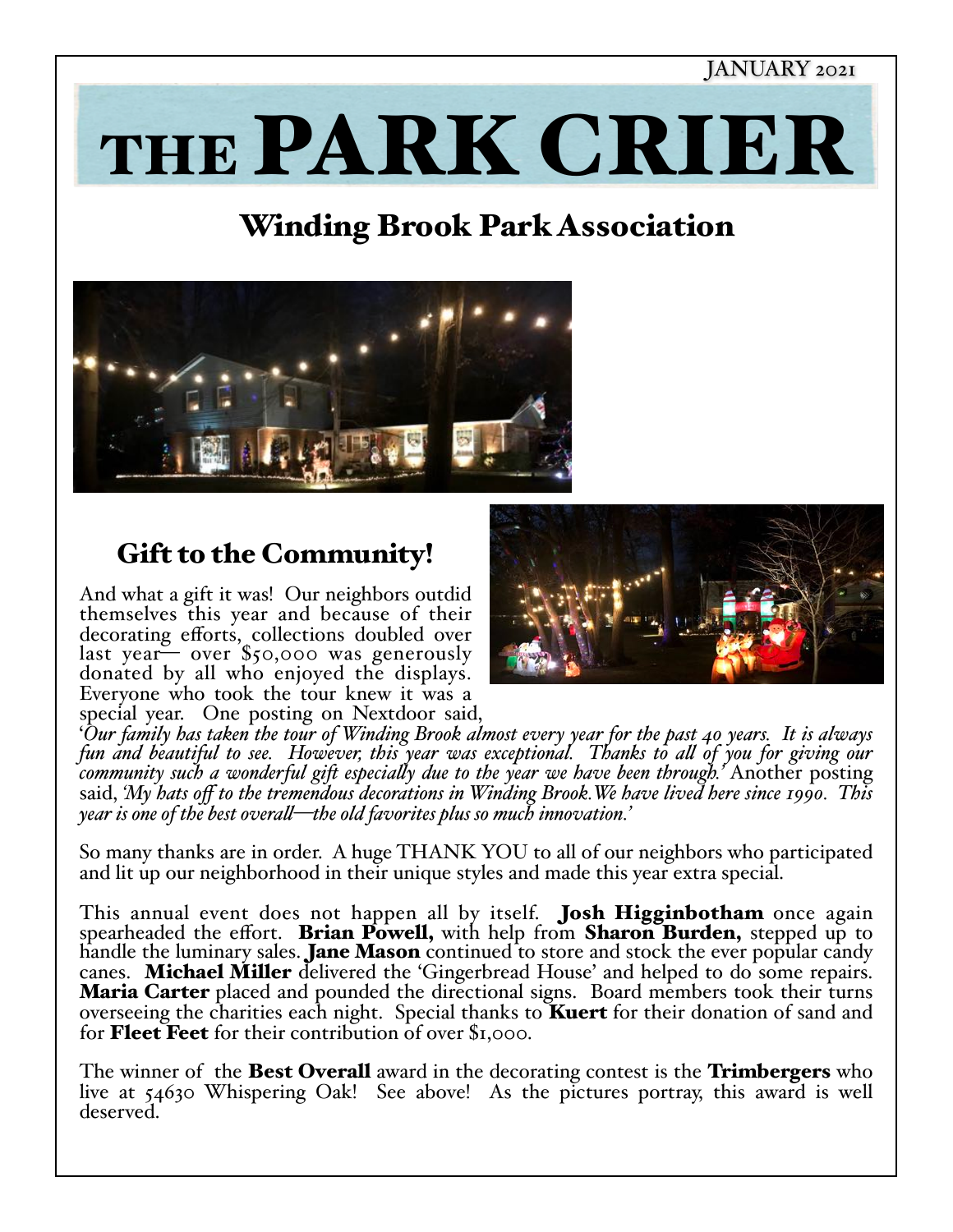## President's Corner

Happy New Year and welcome to 2021! I wanted to start off to say THANKS to all of you who decorated you homes and yards for the Holidays. This year the neighborhood shined more than ever! I have not stopped hearing the amazing feedback from people who drove through our neighborhood. By my count, approximately 75% of the route participated. All of your efforts were well worth it.

As I am wrapping up my first year as the President, I am amazed at what we have done this year. This year required us to pivot some of our traditions, and I'm proud of our Board and their ability to respond to our unique situations. This year, I'm hoping for more continued progress in some of our long-term projects. I brought up previously, we are looking at updating our Covenants. We've been delayed over the holidays, but plan to pick this back up the first quarter of this year. We had a few residents volunteer to join an advisory committee. They will be meeting in the coming months to weigh in on the revisions. If you are interested in joining, please let me know. More information will be coming later this year.

Lastly, I know that the recent power outages were extremely frustrating. My family and I were without power for nearly the entire 4 days and had to find space with extended family or friends to house our large family. As a Board, we've read the comments, complaints, and concerns posted on Nextdoor and we will be seeking out AEP to discuss our concerns. Keep an eye out for more information later.

Hope you are safe and well. *Zach*

of Director's Meeting January 20 6:00pm All residents are invited to attend via Zoom Meeting ID: 810 1164 4060 **Passcode: 349623 or email** 

Annual Board

[wbpahome@gmail.com](mailto:wbpahome@gmail.com)

**for link**

Laurel Eslinger, Secretary George Cressy, III,Treasurer Sharon Burden—Maria Carter Mariah Cressy Josh Higginbotham Ryan Howell—Michael Miller Brian Powell Kathy Smith—Tim Sullivan

WBPA BOARD

Zach Dripps, President

*1st Brandenburg 54721 Winding Brook 1st Garman 54705 Merrifield 1st Castenada 15415 Old Bedford 2nd Wi!iamson 54589 Whispering Oak 2nd Ba!ew 15628 Baintree*

## DecorationWinners

Thank you to all who helped make Winding Brook shine brightly this year and to the following who are the best of the best in the eyes of the judges. You outdid yourselves!

#### *Best Overa!*

- 1. Trimberger 54610 Whispering Oak
- 2. Strasser 54610 Whispering Oak
- 3. Lorenz/McGiff  $15406$  Old Bedford

#### *Rookie of the Year*

- 1. Giff  $I_{54}$ 06 Old Bedford
- 2. **Tepe**  $54499$  Whispering Oak
- 3. Guttierez 15831 Branchwater Way

#### *Most Original*

- 1. **Babcock** 54763 Merrifield
- 2. Turner  $15655$  Winding Brook Drive
- 3. Olsen  $54450$  Old Bedford

#### *Best Theme*

- 1. **Smith** 15685 Hearthstone
- 2. **Johnston**  $54559$  Whispering Oak
- 3. Cybulski 15432 Carriage Lane

#### *Best Faith-Based*

- I. **Putman, T.**  $54706$  Winding Brook
- 2. **Bonadies** 15377 Carriage Lane
- 3. Bagatini  $54650$  Whispering Oak

#### *Clark Griswold Would Be Proud*

- I. Onderdonk 54405 Old Bedford
- 2. Stob 54711 Merrifield
- 3. Kreager 15678 Winding Brook

#### *Martha Stewart Would Be Proud*

- 1. Dickey 15530 Carriage Lane
- 2. Tipton 54596 Old Bedford
- 3. Van Dyke/Vance 54743 Bonnet Hill

#### *Best Front Door*

- 1. Beristain 54318 Old Bedford
- 2. Siqueria 15635 Embers
- 3. Fox, J.  $15426$  Old Bedford

#### *Best Artisan*

- 1. **Craig**  $54578$  Old Bedford
- 2. **Hahn** 15394 Whispering Oak
- 3. **Rudhman**  $15496$  Carriage Lane

## Judges' Picks

| 2nd Clark      | 54445 Old Bedford    |
|----------------|----------------------|
| 3rd Miller, M. | 15590 Briarton       |
| 3rd McManus    | 15656 Winding Brook  |
| 3rd Moore, K.  | 15394 Whispering Oak |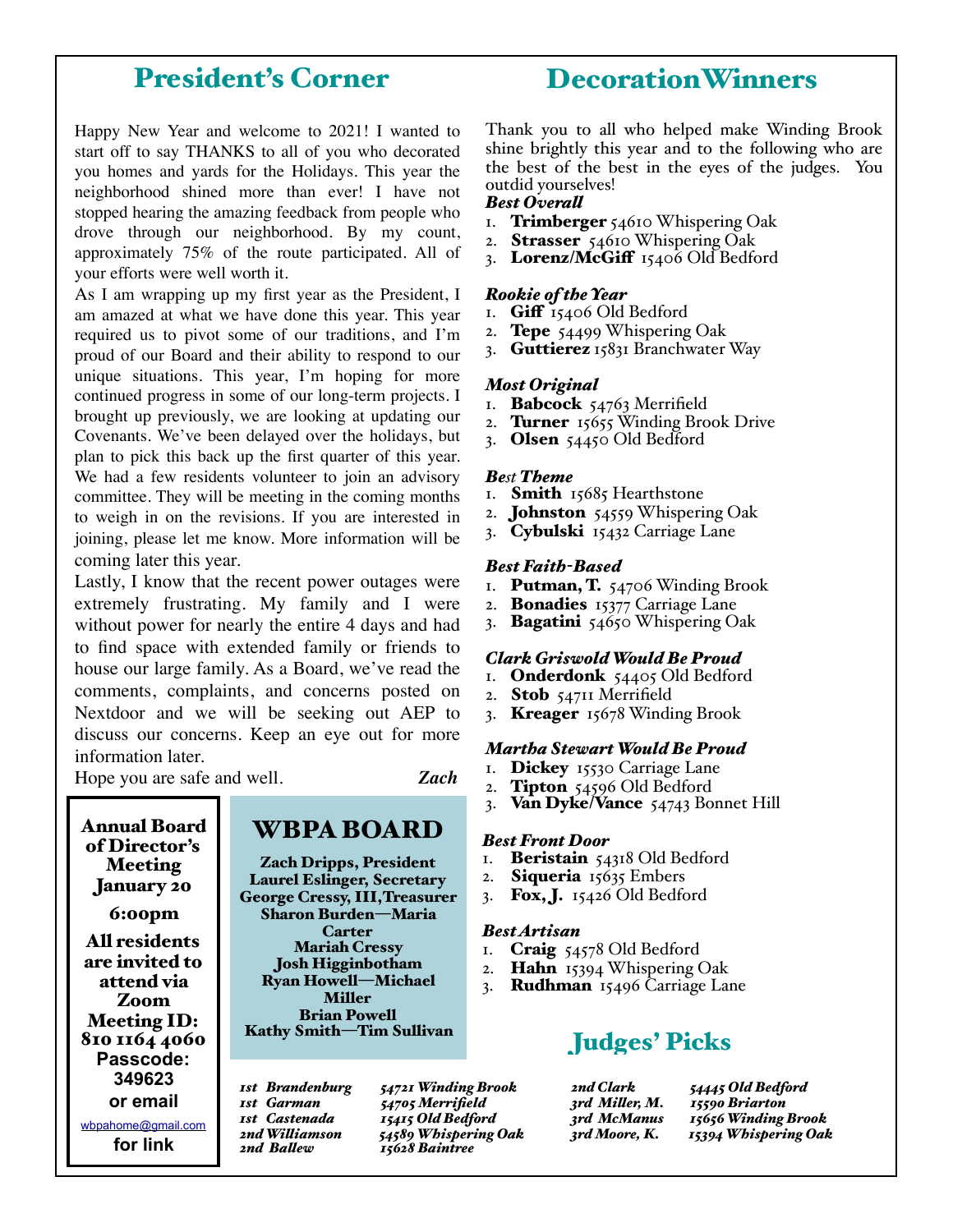

Almost everyday, your Winding Brook neighbors are signing up to keep better informed. For those of you who have already joined, you know Nextdoor's value as a tool that is helping to connect our neighborhood. Nextdoor is a private online network based on address so it is exclusive to Winding Brook unless you choose to include surrounding neighborhoods. Your choice. This is now the vehicle that is used to alert you when there is something urgent that you should know regarding safety issues, upcoming meetings, events, items for sale, lost pets, etc.

Please consider signing up if you haven't already done so. It is well worth it and will help keep your family safe, informed, and up to date on our neighborhood. Just log into our website at [windingbrookpark.com.](http://windingbrookpark.com) Look for the link i[n the upper right corner.](http://windingbrookpark.com) It is faint so look hard!

## Keeping Connected

While the ice storm held us hostage in our homes or elsewhere, one thing kept us connected—Nextdoor. A certain degree of comfort existed knowing that we weren't alone and helpful updates provided hope. If you haven't signed up for Nextdoor, please read the information above, and consider doing so.



# **AROUND THE PARK**

#### Neighbors

 What a way to start the new year—a widespread power outage that produced cold, dark, days and nights lasting for what seemed like forever —four days for some. Many residents moved to friends, family, and even hotels to keep warm and safe. Others started up their portable generators to help them endure this weather event and some even lent generators to neighbors. During our power outage, not everyone was without

electricity. Jennifer Castenada sent out an invitation via Nextdoor for any residents who so desired to come to their garage for a warm drink and donuts and to use their power strips. How generous and gracious! Jennifer shared that ever since they moved in, they were blessed with wonderful neighbors and wanted to reach out. Three neighbors stopped by and they felt they made new friends!

## Safety Issues

Unfortunately, there continues to be cars broken into and mail stolen. The culprits have not been identified and the crimes have continued. Please contact the police if you should fall victim. As always, try to remember to lock your cars and take your mail out of your boxes as soon as possible. Leaving outgoing mail in your box does not guarantee that it will ever see the post office.

## Fleet Feet

"*We obviously did some things differently this year. In order to ensure we met the current safety standards for groups, we had to have everyone pre-register for the event so that we could assign them to group start times and limit the amount of people around at one time. I believe we did this quite we! given the necessity for rapid change and adaptation. Our official registered number for the night was 121 people. Given this year's uncertainty and caution, I persona!y think that is a stunning number.*

*It's nice to know that in a year where group events were discouraged, modified, or a! together canceled, the Michiana running community sti! showed up strong enough to result in a bi'er donation than last year. What an incredible event for our community and we should a! have such pride in the generosity our area has. I cannot wait to see what next year wi! bring…"* Happy New Year

Christopher A. Braker, Operating Partner -- Fleet Feet Mishawaka